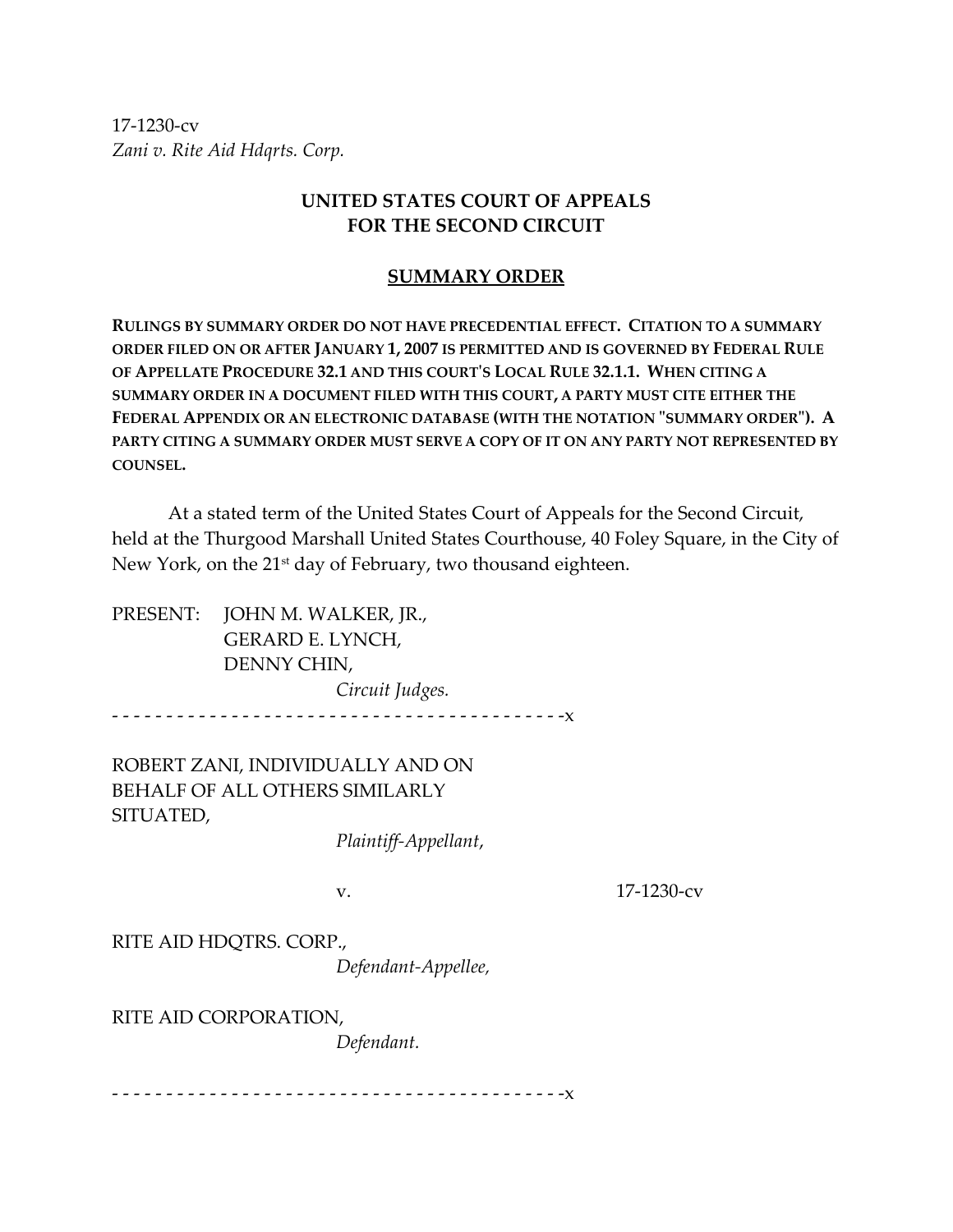| FOR PLAINTIFF-APPELLANT: | TIMOTHY J. SOSTRIN, (Keith J. Keogh, on the<br>brief), Keogh Law, LTD, Chicago, Illinois.                                                                   |
|--------------------------|-------------------------------------------------------------------------------------------------------------------------------------------------------------|
| FOR DEFENDANT-APPELLEE:  | KARIN DOUGAN VOGEL, (Rena Andoh,<br>Shannon Z. Petersen, and Lisa S. Yun, on the<br>brief), Sheppard, Mullin, Richter & Hampton<br>LLP, New York, New York. |

Appeal from the United States District Court for the Southern District of New York (Nathan, *J.*).

## **UPON DUE CONSIDERATION, IT IS HEREBY ORDERED,**

## **ADJUDGED, AND DECREED** that the judgment of the district court is **AFFIRMED**.

 Plaintiff‐appellant Robert Zani appeals a March 30, 2017, judgment of the district court granting summary judgment for defendant‐appellee Rite Aid Headquarters Corp. ("Rite Aid") on Zani's claims that Rite Aid violated the Telephone Consumer Protection Act (the "TCPA"), 47 U.S.C. § 227, in connection with a prerecorded, automated call Rite Aid made to Zaniʹs cell phone in 2014 alerting him to the availability of flu shots at Rite Aid pharmacies. We assume the parties' familiarity with the underlying facts, procedural history, and issues on appeal.

 We review *de novo* a district courtʹs grant of summary judgment*,* "construing the evidence in the light most favorable to the non-moving party and drawing all reasonable inferences in its favor.ʺ *Mitchell v. City of New York*, 841 F.3d 72, 77 (2d Cir. 2016) (internal quotation marks omitted).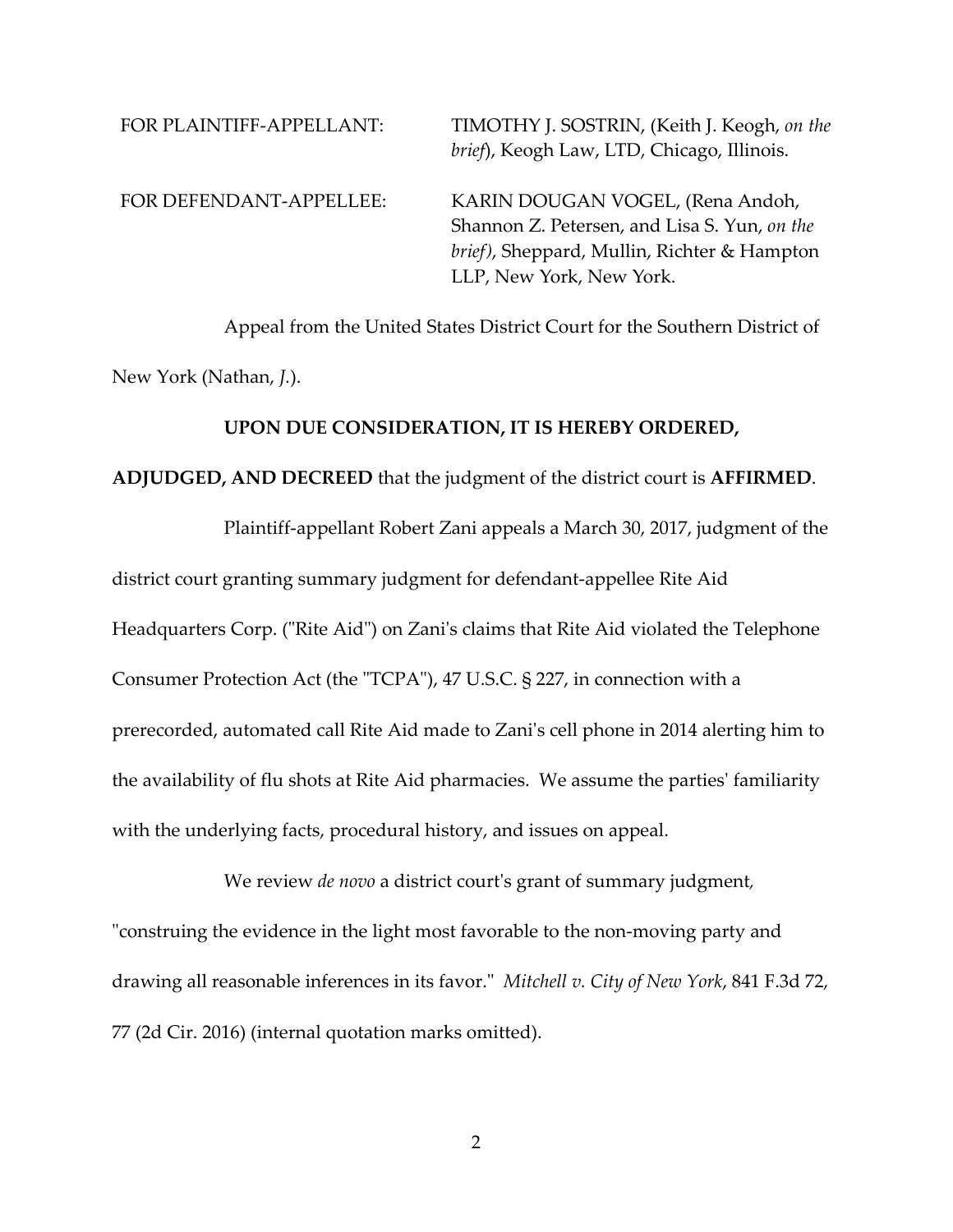The facts are largely undisputed and are summarized in the light most favorable to Zani as follows: On September 7, 2013, Zani filled a prescription at a Rite Aid‐branded pharmacy in Highland Falls, New York. The pharmacy was owned and operated by Rite Aid of New York, Inc., an affiliate of Rite Aid. That day, Zani provided his cell phone number along with other personal information. Zani filled prescriptions at this Rite Aid pharmacy at least twice more in the following year. Each time Zani had a prescription filled at this location, he signed a Notice of Privacy Practices which indicated that Rite Aid "may contact [Zani] to provide refill reminders or information about treatment alternatives or other health related benefits and services that may be of interest." Special App. at 4.

 On October 24, 2013, Zani received a flu shot from the same Rite Aid pharmacy. On September 26, 2014, Zani received a phone call, placed by a vendor hired by Rite Aid, with a prerecorded message informing him of the availability of flu shots for the upcoming flu season at Rite Aid pharmacies. The call stated:

Get your flu shot at Rite Aid today and shield yourself from this season's strains of the flu. Rite Aid now offers patients sixty five and over the Fluzone High Dose vaccine designed for older patients and covered by Medicare Part B. Because our immune systems may need more help as we get older, the Fluzone High Dose vaccine available at Rite Aid may deliver a stronger immune response. Come in today and shield yourself. No appointment necessary and most insurance plans accepted. Vaccines available while supplies last. See your Rite Aid pharmacist for details. Goodbye.

App. at 221.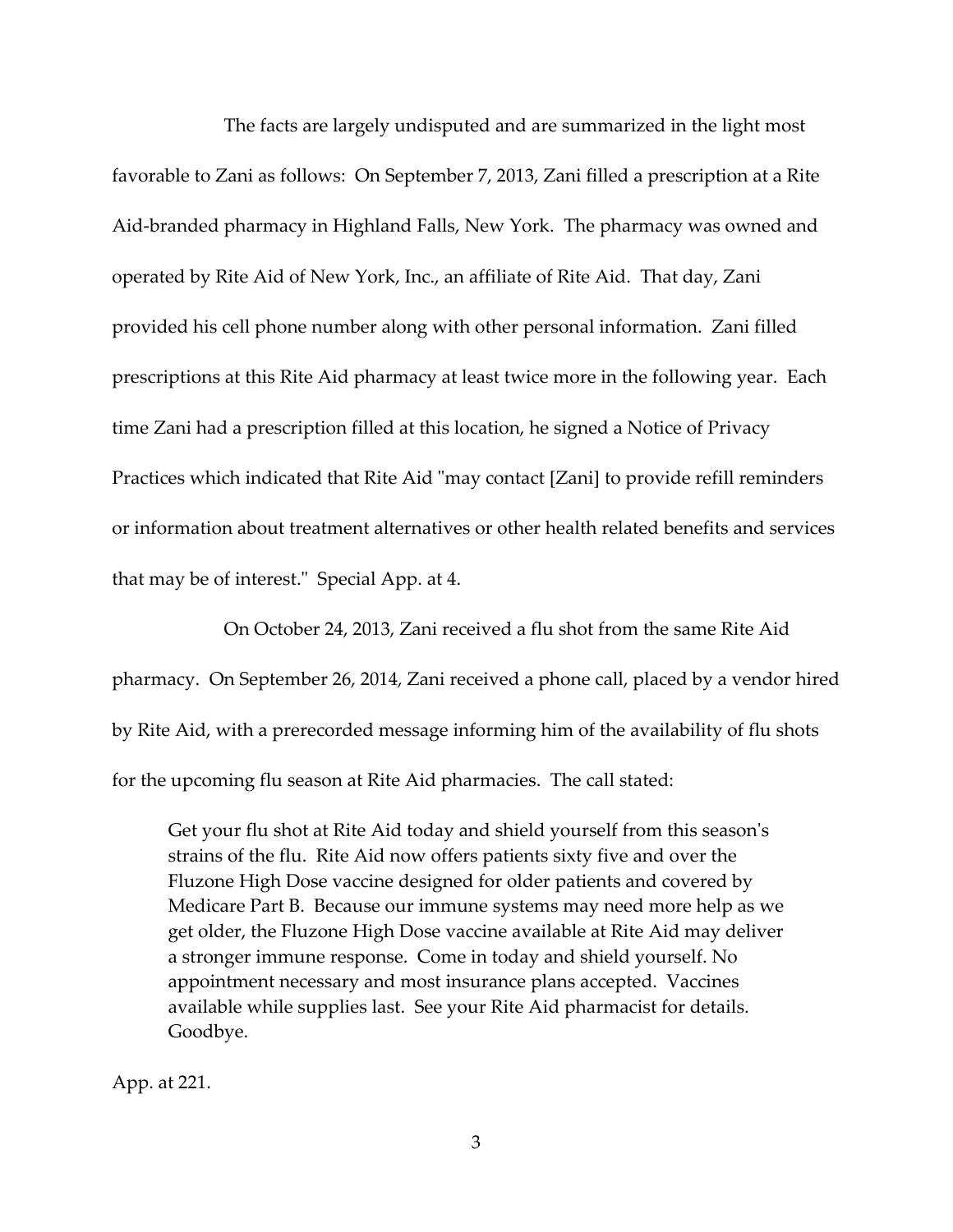On December 23, 2014, Zani filed a complaint, on behalf of himself and others similarly situated, against Rite Aid alleging violations of the TCPA based on the 2014 phone call. Rite Aid moved for summary judgment, arguing that Rite Aid conveyed a "health care' message," which can be lawfully sent to all who have given "prior express consent."  $47$  C.F.R. §  $64.1200(a)(2)$ . The district court granted Rite Aid's motion for summary judgment. *Zani v. Rite Aid Hdqtrs. Corp.*, 246 F. Supp. 3d 835, 839 (S.D.N.Y. 2017). After the entry of judgment, this appeal followed.

Under the TCPA, it is unlawful for "any person within the United States" to, *inter alia*, "make any call (other than a call made for emergency purposes or made with the prior express consent of the called party) using any automatic telephone dialing system or . . . artificial or prerecorded voice . . . to any telephone number assigned to a  $\dots$  cellular telephone service." 47 U.S.C. § 227(b)(A)(iii). The TCPA delegated the authority to implement these requirements to the Federal Communications Commission (the "FCC"). See 47 U.S.C. § 227(b)(2). Pursuant to its authority under the TCPA, in 2012, the FCC promulgated regulations that required "prior express written consent," for all calls that included "advertisements or telemarketing messages. $\degree$  47 C.F.R. § 64.1200(a)(2), (f)(8). The FCC created an exemption from the prior express written consent requirement for a "lhealth care' message made by, or on behalf of, a 'covered entity' or its 'business associate,' as those terms are defined in the HIPAA Privacy Rule.<sup> $\degree$ </sup> 47 C.F.R. § 64.1200(a)(2) (quoting 45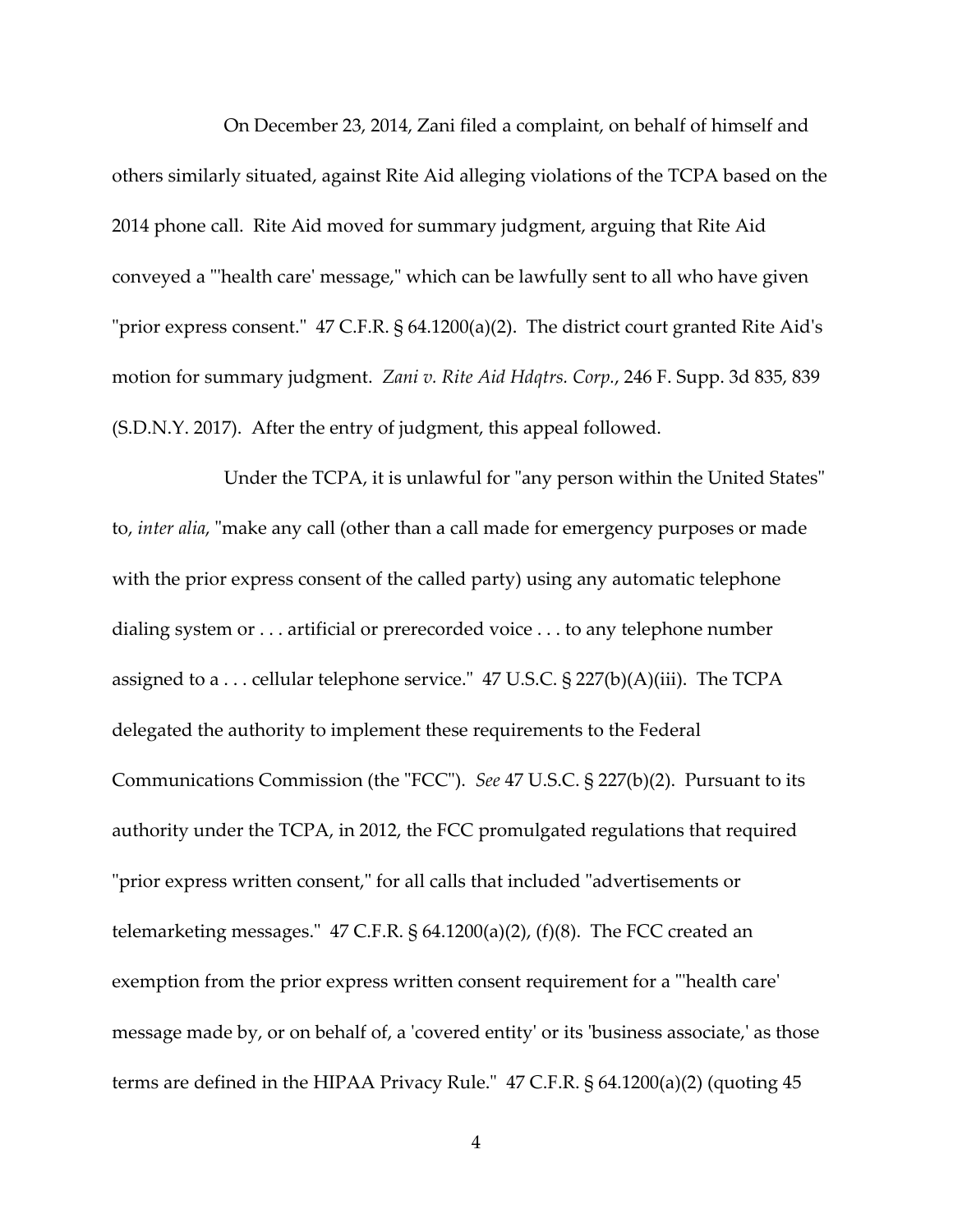C.F.R. 160.103). Under this exemption, the entity placing the call must have "the prior express consent of the called party when the call  $\ldots$  delivers a health care message." 45 C.F.R. § 64.1200(a)(2) (internal quotation marks omitted). In other words, automated telephone calls (with certain exceptions) require "prior express written consent," but automated health care calls require only "prior express consent," that is, the prior consent need not be in writing or subject to specific disclosures.

 Both parties agree that Zani gave Rite Aid prior express consent when he provided his cell phone number in connection with a flu shot received in a prior year. *See In the Matter of Rules and Regulations Implementing the Tel. Consumer Prot. Act of 1991*, 7 FCC Rcd. 8752, 8769  $\mathbb{I}$  31 (Oct. 16, 1992) ("[P]ersons who knowingly release their phone numbers have in effect given their invitation or permission to be called at the number which they have given . . . ."). Zani contends, however, that because the call in question did not convey a health care message, express written consent was required, and he had not provided it.

 The issues presented in this appeal are virtually identical to those that this Court recently addressed in *Latner v. Mount Sinai Health System, Inc.*, 879 F.3d 52 (2d Cir. 2018). There, we held that the defendant, a New York‐based hospital, did not violate the TCPA by sending, through a hired third‐party, text messages reminding customers to get a flu shot. The text message read: "Its [sic] flu season again. Your PCP at WPMG is thinking of you! Please call us . . . to schedule an appointment for a flu shot." *Id.* at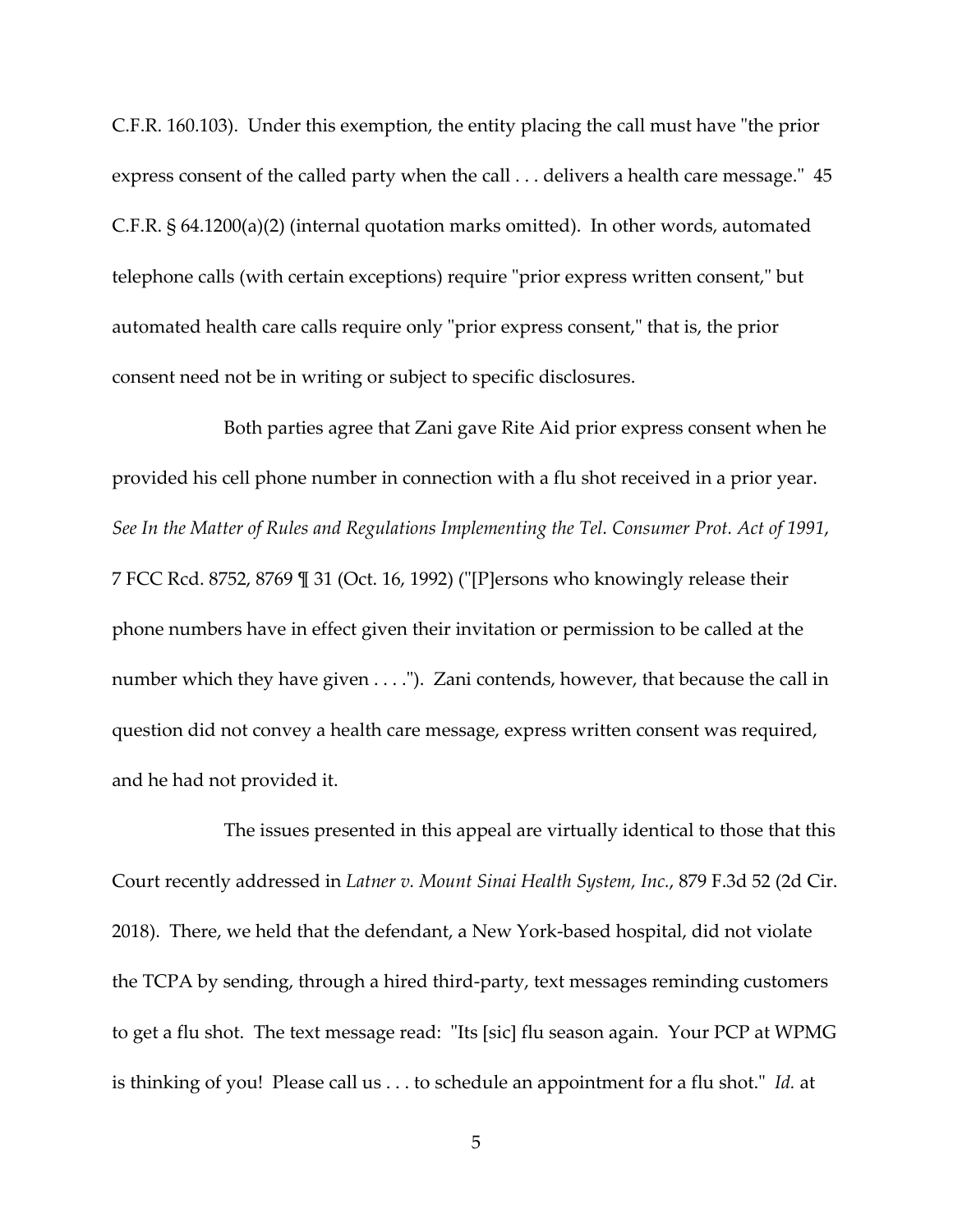54. As relevant to this appeal, in *Latner*, we held the following: (1) "[t]he FCC exempts from [express] *written* consent calls to wireless cell numbers if the call delivers a health care message made by, or on behalf of, a covered entity or its business associate, as those are defined in the HIPAA Privacy Rule,<sup>"</sup> *id.* at 54-55 (quoting 47 C.F.R. § 64.1200(a)(2)) (internal quotation marks omitted); (2) the district court "(correctly) determined that the text message 'delivered a health care message made by, or on behalf of, a covered entity or its business associate," *id.* at 55 (brackets omitted); and (3) by providing his cell phone number when he first visited the pharmacy and signing a consent form acknowledging receipt of various privacy notices, "Latner provided his prior express consent to receiving a single text message about a health‐related benefit that might have been of interest to him." *Id.*(internal brackets and internal quotation marks omitted).

As in *Latner*, we hold that Rite Aid's cell phone message was a "health care" message exempt from the written consent requirement of the TCPA. We further hold that Zani provided "prior express consent" when he provided his cell phone number to the Rite Aid pharmacy and signed the privacy notice consenting to receiving messages.1

 $\overline{a}$ 

<sup>1</sup> In light of this disposition, we need not decide whether Zaniʹs signing of the privacy notice constituted sufficient "prior express written consent."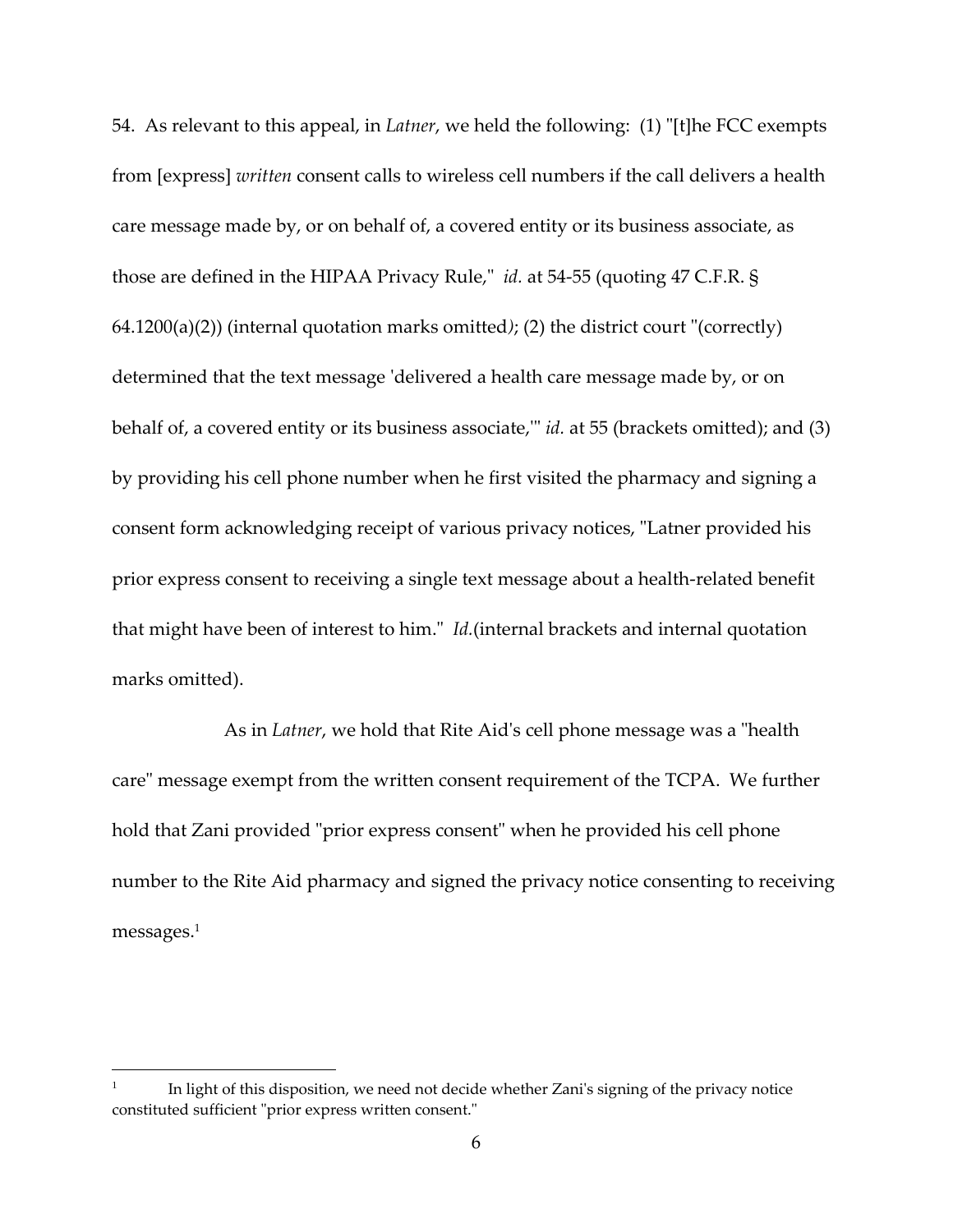Zani attempts to distinguish *Latner* by arguing, *inter alia*, that there both parties agreed the text message was a "health care message." Even if this were the case, and it is not obvious that it is, this Court was clear that the text message in *Latner* did, in fact, deliver a health care message. *Latner*, 879 F.3d at 55. There may well be messages that, though purportedly delivering a health care message, are so laden with marketing material as to raise a factual issue as to whether they fall outside the health care exemption. But the text of Rite Aidʹs message here, which is not substantially different from the message in *Latner*, raises no such concerns and comes within the exemption as a matter of law. Zani also argues that *Latner* can be distinguished because the call in this case had a marketing purpose, which Zani contends was absent in *Latner*. Even assuming there was a marketing purpose to the call here, however, the health care exemption excepts these messages from the normal requirements imposed on telemarketing messages. *See Jackson v. Safeway, Inc.,* No. 15‐cv‐04419‐JSC, 2016 WL 5907917, at  $*$ 9 (N.D. Cal. Oct. 11, 2016) ("[I]t would have been odd for the FCC to create an *exception* to the general rule only for calls that contain no advertising or telemarketing, given that the *general rule* itself only applies to a call that ʹincludes or introduces an advertisement or constitutes telemarketing." (citation omitted)).

 Finally, Zani relies on the FCCʹs decision in *Kohllʹs Pharmacy and Homecare, Inc.*, 31 FCC Rcd. 13289, 13292-93 ¶ 8-10 (Dec. 21, 2016), which held that there was no health care exemption for faxes alerting corporations to the availability of flu shots.